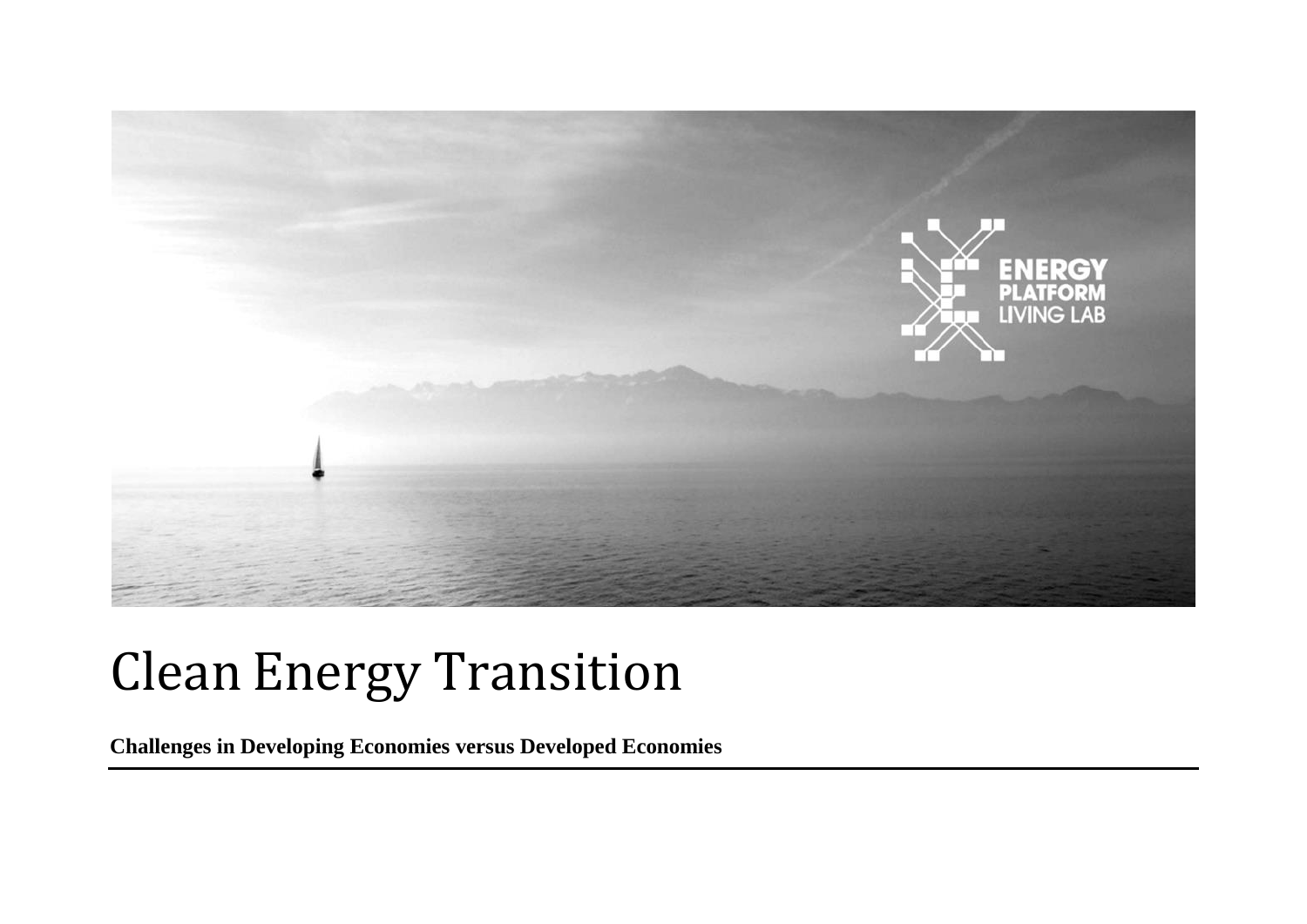

### **A. Introduction**

**ENERGY** 

Climate change is frequently referred to as one of the defining challenges of the twenty-first century. We concur. In broad terms, the climate challenge is relatively straightforward. Global average temperatures are rising as a consequence of anthropogenic emissions of greenhouse gases. In the absence of deliberate and global action to first substantially reduce and then eliminate (or even turn net negative) greenhouse gas (GHG) emissions, global temperature rise within this century is very likely to surpass two degrees Celsius (IPCC 2014), which is the (somewhat arbitrary) threshold set by the international community as a tolerable level of warming. Continuation of current levels of emissions or (worse) continued growth in emissions throughout the twenty-first century could result in warming far above the two-degree threshold with very bad implications for the environment of the planet and for human societies, particularly poor people.

These observations constitute the core arguments for serious efforts to reduce emissions, called mitigation policy, at the global level. A principal element to mitigation policy relates to energy use. Specifically, energy use must transition from technologies that emit substantial volumes of GHGs to technologies with limited or zero emissions. A 'clean energy transition' refers broadly to a substitution of technologies and associated fuel inputs across the full set of energy subsectors and consumers of energy, both as intermediates and final goods.

While the broad contours of the climate challenge, of which the mitigation challenge is a subset, are well understood, the specificities of almost all aspects of the climate challenge are deeply complex. Enormous efforts have been dedicated to the science of global change (IPCC 2014, 2013). While much remains to be learned, climate science provides solid foundations to the core arguments for serious efforts to reduce emissions. The technical challenge of inventing low emissions energy technology has been absorbing the attention of some of the world's top scientists and engineers for decades and has become increasingly commercial over the past decade. Further, a new wave of promising technologies is forming.

But, in the end, a solid foundation for action derived from climate science combined with an array of promising technologies for reducing emissions are not likely to be enough to catalyse a clean energy transition. A key phrase in the very first paragraph of this introductory chapter is 'deliberate and global action'. A clean energy transition is highly unlikely to occur on its own.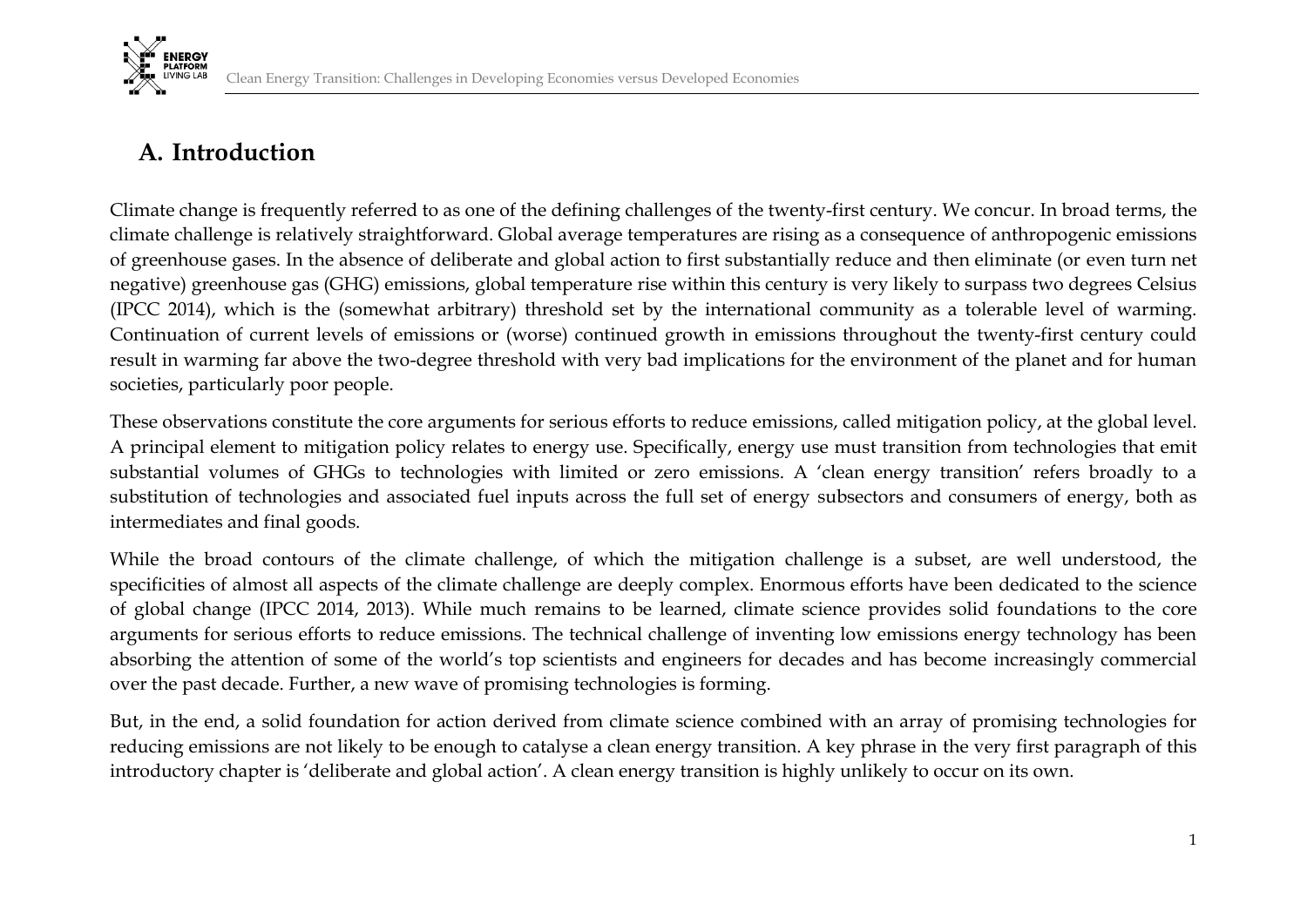

Policies must be put in place that will foment a clean energy transition and these policies must be effective globally (as opposed to just shifting emissions from one region to another). The challenge, perhaps the largest of them all, is implementing policies and programmes that actually achieve the necessary global emissions reductions. Here, political economy considerations take a leading role. These perspectives motivate our focus on the political economy of clean energy transitions.

#### **B. A New Era**

For the purposes of avoiding the potentially execrable outcomes associated with climate change, a long series of global agreements and meetings have taken place under the auspices of the United Nations. In the jargon that sprouts from such efforts, the first conference of the parties (CoP1) to the United Nations Framework Convention on Climate Change (UNFCCC) took place in 1995 in Berlin. Through the twentieth meeting (CoP20) in 2014 in Lima, relatively little was accomplished in terms of actually changing the trajectory of the global emissions of GHGs that drive climate change. CoP21 in Paris in late 2015 represents a potential breakthrough that ushers in a new era for climate mitigation.

The successful conclusion of CoP21 reflects three features of the current landscape that differ significantly from previous major attempts to set the planet on a more desirable GHG emissions trajectory. Most recent major attempt, prior to CoP21, occurred at CoP15 in 2009 in Copenhagen. First, CoP21 represented the culmination of a shift in the negotiation framework. At CoP15, the negotiations retained more of a 'top-down' approach wherein, essentially, a global emissions trajectory was determined and negotiators sought to parse country-level responsibilities for achieving this path.

In contrast, CoP21 in Paris employed a 'bottom-up' offer system, wherein individual countries propose what they perceive to be achievable and fair emissions trajectories for their particular circumstances. These offers are formally called Intended Nationally Determined Contributions (INDCs). In this new negotiating framework, the resulting projected global emissions trajectory is the sum of individual country INDCs.

Second, the rapid pace of technological advances in renewable energy technologies and systems, even if one considers just the past six years, is in the process of influencing the political economy of clean energy transitions (USDOE 2015). Historically, governments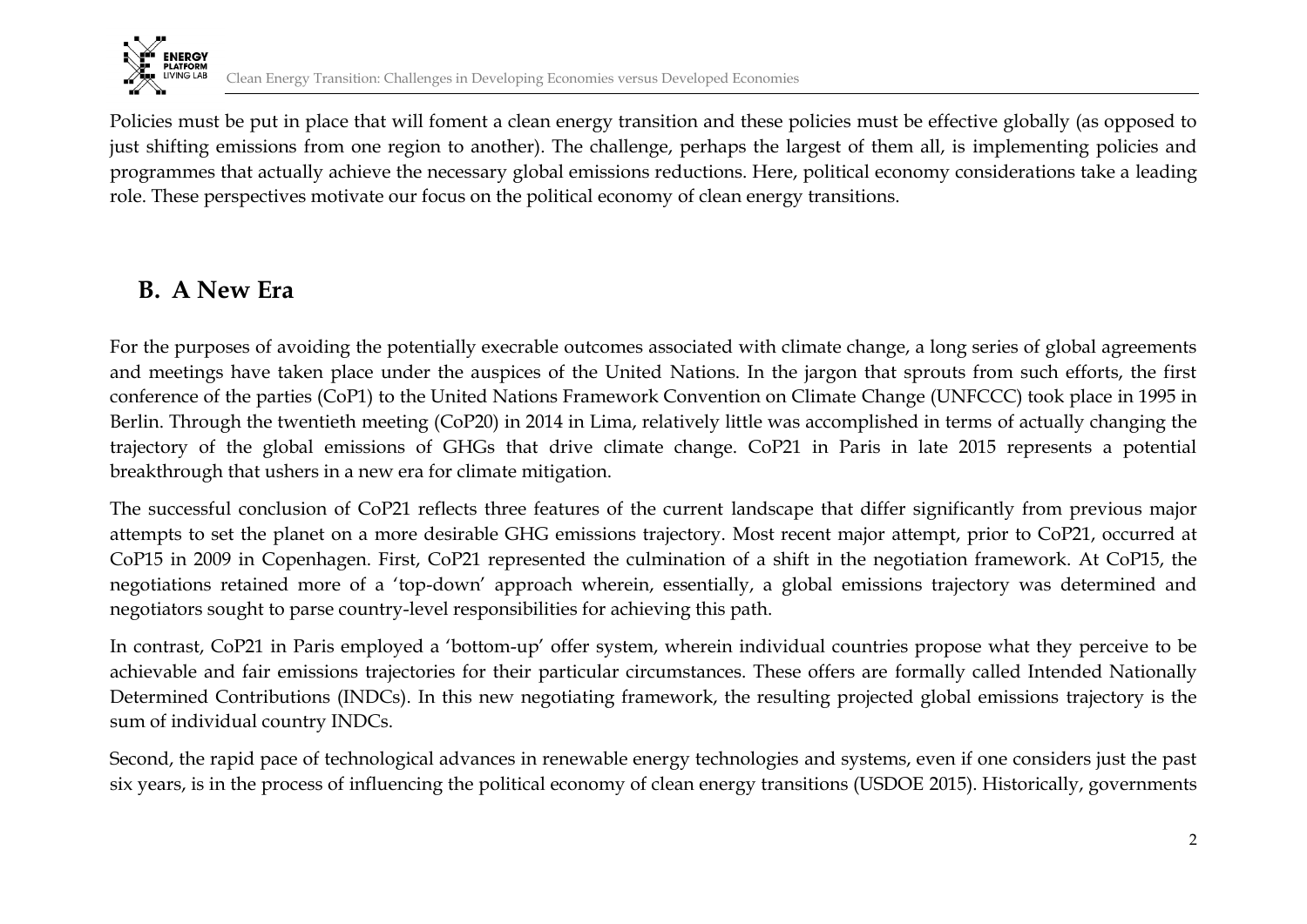

aiming to take deliberate action to correct the colossal market failure of GHG emissions have suffered from a 'chicken and egg' problem. Specifically, many technologies that offered long-run potential to support a clean energy transition were also small-scale, immature and relatively high-cost. As a result, they were largely unattractive to private investors. While these factors provide a solid economic rationale for government support, the politics of supporting small-scale, immature, and relatively high-cost technologies are nonetheless difficult.

Difficult politics inevitably constrains the ambition of policies that are crucial for technology development. In sum, a circle exists wherein politics drives policy, policy drives technology, and the state of technology circles back to influence politics. Today, from the perspective of advancing clean energy technologies, this circle shows evidence of becoming virtuous as opposed to vicious. Since 2008, the year before CoP15 notably failed to produce a move towards effective global mitigation, the global solar module price index has fallen by a factor of nearly four, a rate of technical advance vastly more rapid than nearly all predictions.

Declines in the cost of wind power—while not as dramatic—have been rapid by any common standard. These advances both spur private investment and generally ease the politics of supporting clean energy transitions. Investments in energy production have reflected these shifts. In 2014, for the first time in history, the amount of new renewable generation capacity surpassed that of new fossil fuel-based systems on a global basis. This trend continued in 2015 with new renewable capacity outstripping fossil fuels again.

Third, the developing world confronts climate change issues with a far deeper and more sophisticated knowledge base than in 2009. In Copenhagen at CoP15, the critical role that developing countries must play in any effective global mitigation regime had become clear simply as a matter of arithmetic. Yet, the complex implications of climate change impacts, adaptation policies, and mitigation policies had really only begun to penetrate the major decision-making apparatuses of developing countries. For instance, the World Bank's Economics of Adaptation to Climate Change study, which was meant to serve as a critical input to developing countries for CoP15 in 2009, was only published in 2010, after the Copenhagen CoP meeting had ended. In our experience at the time around CoP15, work on climate change issues, particularly when one spoke to personnel from the critical central finance and planning units in developing countries, frequently amounted to delivering primers on climate change and energy transition policy basics. The process of internalizing the information and assessing appropriate policy responses had only just begun.

It would be an overstatement to say today that climate change information has been fully internalized and appropriate policies assessed in developing countries. Nevertheless, the process of doing so is much more advanced than it was in 2009. In country after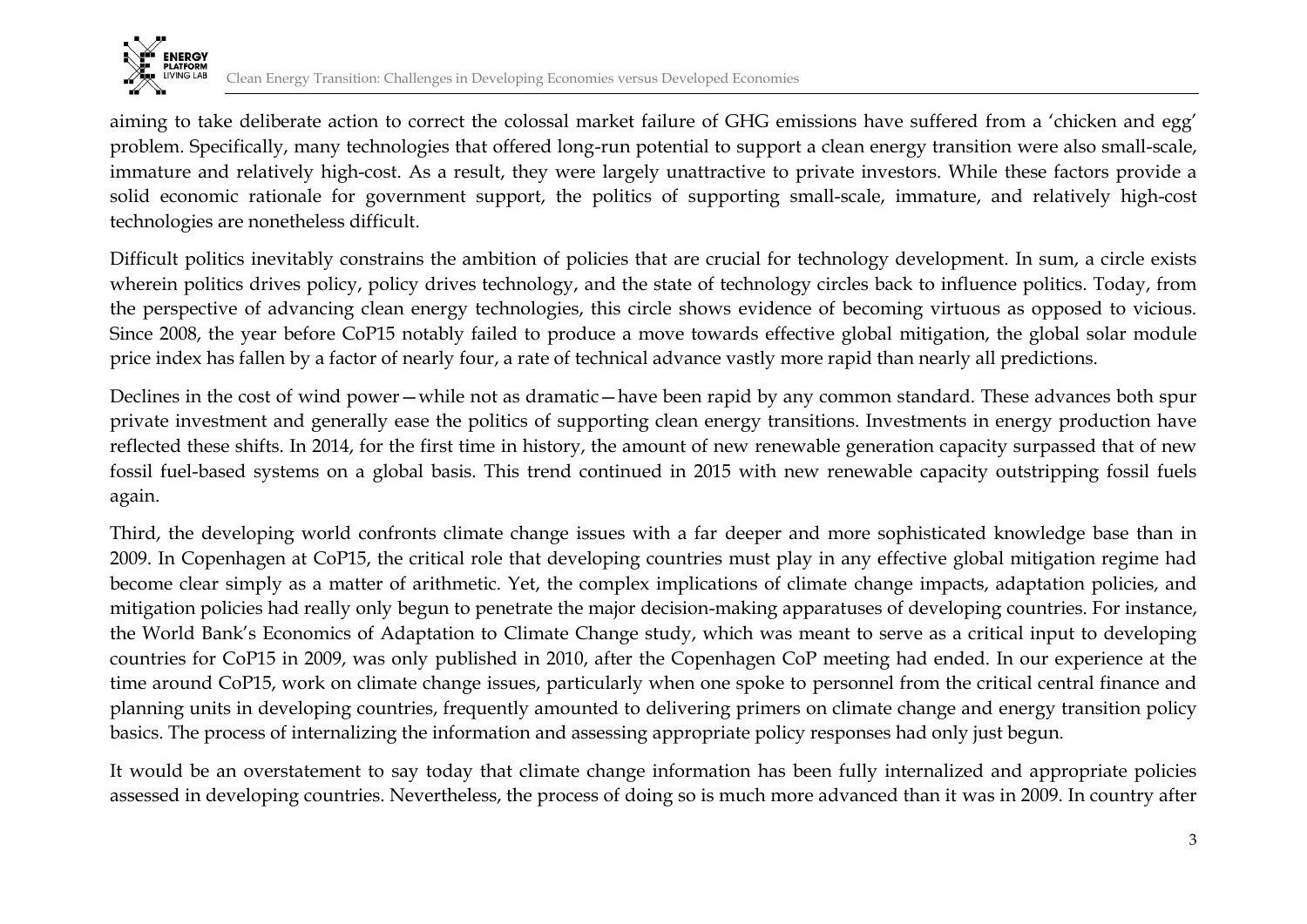

country, the central decision-making units have engaged. This is critical. The profound economic transformations inherent in a clean energy transition will need to be fully integrated into economic decision-making. The contributions from developing countries in this book are evidence of this increasingly sophisticated and nuanced view of the climate challenge. The more than 160 INDCs on the UNFCCC website are perhaps the most salient evidence.

India and China are cases in point. In 2009, it is fair to say that India's negotiation strategy aimed to position climate change as a developed country problem. In contrast, India's INDC offers serious attempts to reduce the carbon intensity of its GDP. China has gone further, offering to peak emissions by 2030 with declines thereafter. Taken as a whole, the INDCs presented at CoP21 represent a decisive break from past emissions trends. Recent analysis of the INDCs by the International Energy Agency (2015) indicates that nearly every country will have a strong focus on emissions mitigation, driving clean energy to more than 50 per cent of world energy by 2040. The scope and ambition of these offers stem from long and often difficult processes of internalization and policy option assessment that has taken place within both developed and developing countries.

These three shifts now combine to place country decision-making and country policies at centre stage. Like it or not, there is no current prospect for a unified global policy, such as a global carbon tax or cap-and-trade scheme, to which all nations agree to adhere. Rather, nearly all countries on the globe will set about to achieve their contributions in their own ways, and their means for achieving these ends will vary enormously. For example, the United States, a leading advocate in international fora for reliance on markets, looks set to pursue a domestic policy of regulatory edict. China, the paragon of the developmental state, announced intention for a nationwide cap-and-trade system in September 2015. Overall, the range of policies pursued, and hence the degree of policy experimentation, looks virtually certain to be very large.

Before proceeding, the technology drivers mentioned in this section merit a closer examination.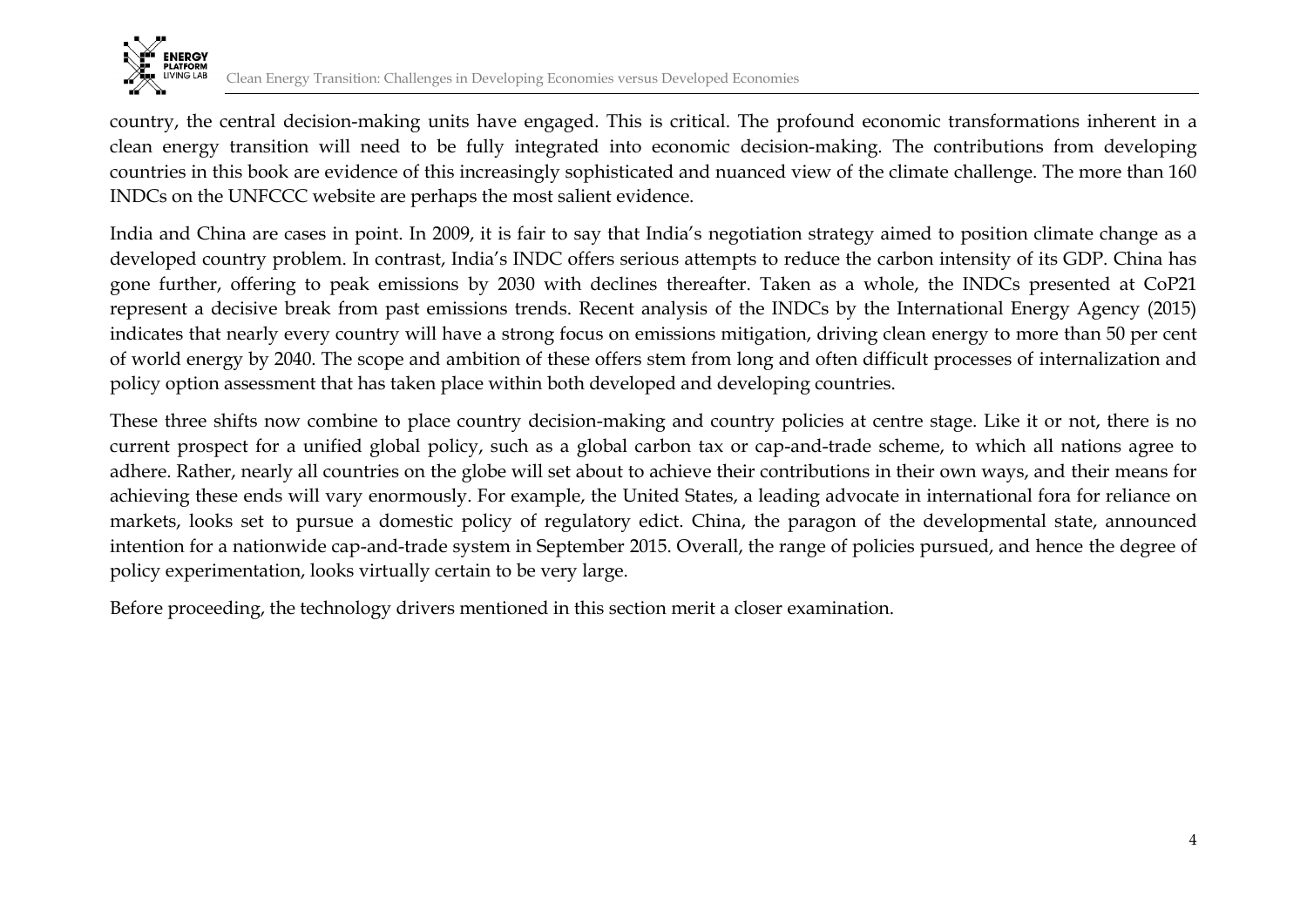

# **C. Technology Drivers**

In controversies about technology and society, there is no idea more provocative than the notion that technical things have political qualities. The rate of technological advancement in the renewable energy space has been notably rapid. Established institutions, once isolated from rapid change, are now presented with a dynamic landscape of pathways for simultaneously achieving decarbonisation goals and sustainable development objectives.

With affordable low-carbon energy readily available or imminent in most contexts, institutional innovation is arising—out of necessity—across public policy, finance, business models, markets, planning, and other dimensions to promote deployment. These innovations—and the technical and political qualities they possess—are interacting with a range of incumbent actors and interests, and influencing the political economy of the clean energy transitions. Thus, a brief assessment of technology drivers is worthwhile.

The growing cost-competitiveness and advanced capabilities of renewable energy technologies, predominantly wind and solar, is a key pillar of clean energy innovation and technological advancement. We observe, in many contexts, the price of a newly constructed wind farm or solar plant is now at or below the cost of competing fossil fuel alternatives, even without considering the fuel price variability or environmental or health impacts.

With their geographically diverse and variable nature, these resources are reshaping, in particular, how power systems are planned, operated, governed, and even conceptualized. Furthermore, the modularity of solar panels enables a viable alternative to the traditional provider–customer relationship, quite literally empowering consumers through technology, regulation, and business model innovation to create their own energy.

The qualities of clean energy technologies also have implications for energy security in both developed and developing country contexts. Renewable technologies offer the prospect of reducing dependence on fuel imports. Energy trade between countries may or may not decline, however. There are portfolio effect gains from renewable energy generation over broad areas driven by the simple observation that it is likely to be windy and/or sunny somewhere.

In addition, hydropower resources are often concentrated in a few locations. Both of these factors point to increased regional energy trade as a potential corollary to increased dependence on renewable energy sources. As a result, energy security under a renewable energy future may take on a much more regional hue.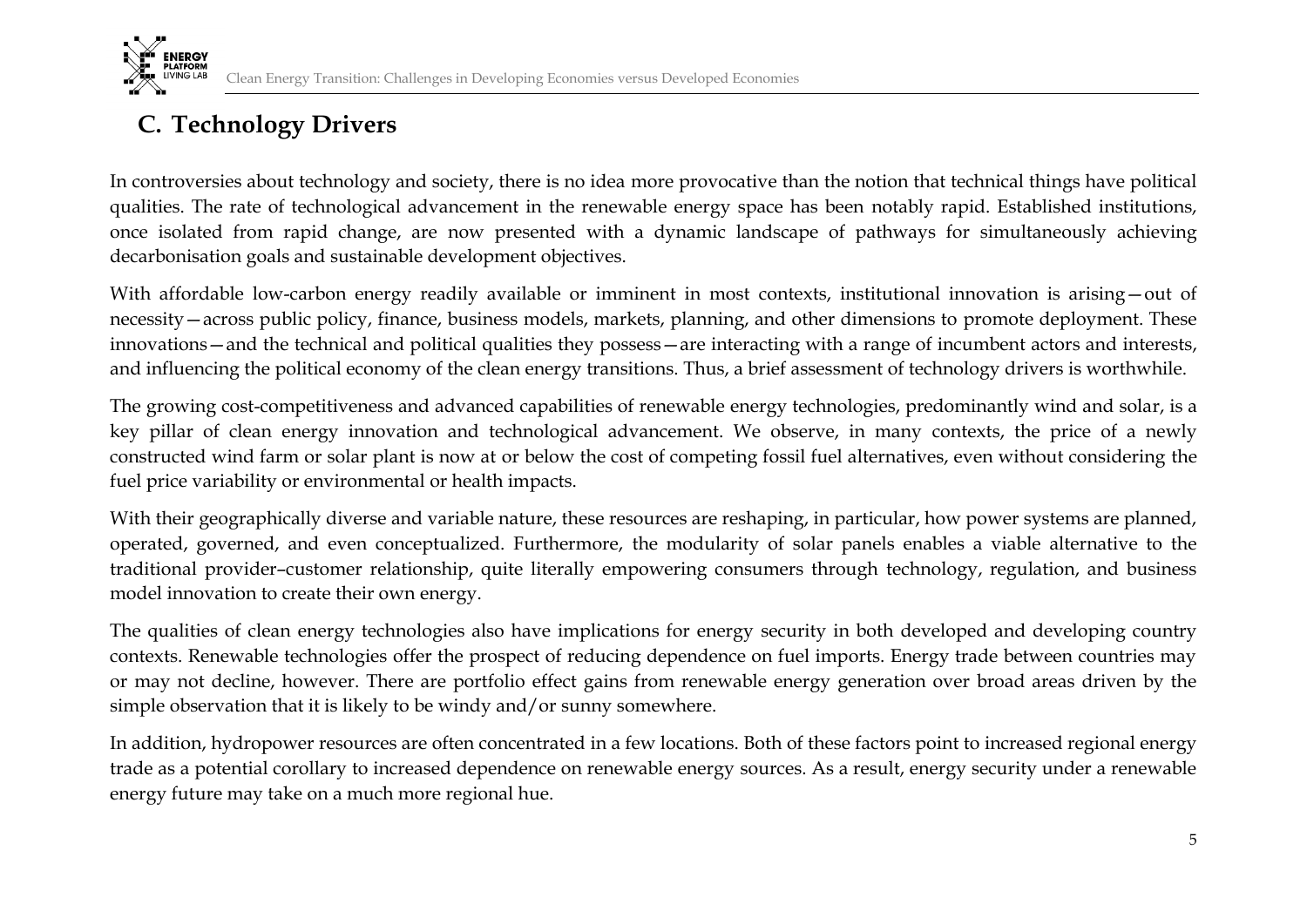

At the same time, the inherent dispersion of wind and solar resources, combined with new technologies and business models, present increasingly attractive pathways to expanding energy access from the bottom up, potentially leapfrogging the need for some of the cumbersome and difficult-to-finance infrastructure investments associated with traditional power systems. As will be discussed in Section 1.4, this dispersed nature of renewable energy may be particularly relevant for rural zones and smaller concentrations of demand located a distance from functional grids. Advances in data systems, communication technologies, and energy storage costs are accelerating decentralization and heterogeneity of the energy sector.

While technology is a fundamental driver, it has become increasingly clear that the availability of technology is not in itself sufficient to accelerate a clean energy transition; innovative and nationally-customized deployment strategies—hinging on public policy and regulation, market reforms, private sector engagement, and strong analytical tools and data—remain important factors.

More often than not, regulation and governance lag behind technology innovation; compelling forms of institutional innovation in order to play catch up. Ongoing innovations in energy systems often require either adaptation of established regulatory constructs to accommodate new technologies (a form of incremental change) or broad-based reform of the regulatory constructs themselves (perhaps via more reconstructive or evolutionary approaches). Across all contexts, addressing the techno-institutional complex perpetuating carbon-intensive systems—termed by some as 'carbon lock-in' (see, for example, Unruh 2000)— is a common theme.

Technology is highly likely to remain one of the key driving factors influencing climate commitments and energy-related development goals, both in terms of goal-setting and implementation. What is technically possible and economically attractive today vis-à-vis decarbonisation and sustainable development is much greater than it was during (for example) the Kyoto Protocol era. Continued rapid rates of technical advance are expected. In order to seize the opportunities offered by this technical advance, equally innovative approaches to regulation and policy are likely to be required. This highlights the inherent political economic factors to be considered, as various pathways are weighed and implementation efforts are mounted.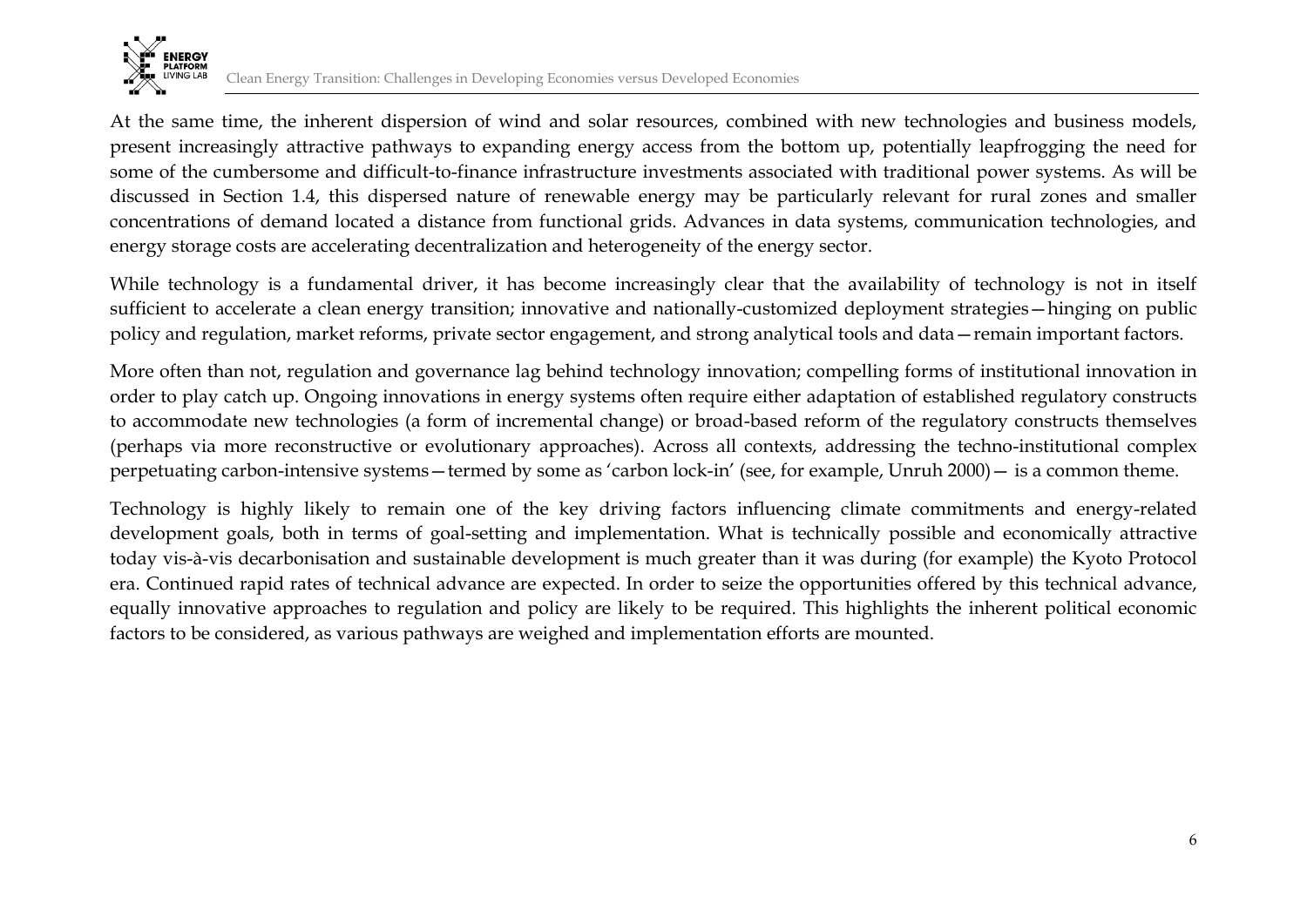

## **D. Challenges in Developing Versus Developed Economies**

The political economy of energy transitions is of interest across both the developed and developing worlds. As emphasized, the mitigation challenge cannot be addressed by developed countries alone. The volume of current emissions from developing countries combined with their rapid growth trajectories highlight the importance of developing countries in any effective global mitigation regime. Developing countries simultaneously confront enormous development challenges. Eliminating absolute poverty is also a defining challenge of the twenty-first century, as set forth in the Sustainable Development Goals.

Developing countries are highly unlikely to shelve their developmental aspirations in favour of mitigation objectives. Thus, the political economy of clean energy transitions in the developing world present some of the thorniest and most important challenges.

With respect to the developed world, their historical emissions, relatively comfortable material circumstances, institutional capabilities, and technical knowhow lead to the expectation that they will lead the energy transition. This means reducing absolute emissions in the near term and achieving very deep cuts by mid-century. This change must be undertaken by energy systems characterized by weak or even negative energy demand growth as well as deeply entrenched actors and interests.

In sum, the challenges facing both developing and developed countries are not to be taken lightly. While developed countries are expected to lead—for example, with respect to government commitments to research, development, demonstration, and deployment activities for new technologies—the critical role of regulatory frameworks, policies, and institutions have already been emphasized. These require localized solutions in both developing and developed country contexts. The dividing line between these two broad country groups is neither clear nor fast in other respects as well. Citizens of developed countries expect economic progress through time along with environmental stewardship, and developing countries certainly have their share of entrenched interests.

Nevertheless, the broadly defined challenges facing developed and developing economies do differ in important ways. In particular, driven by population/labour force growth, technological catch-up, a relatively high marginal product of capital and substantial growth aspirations, developing countries' economies can be expected to grow more rapidly than developed economies. Accordingly, the demand for new energy supply is likely to be much greater in the developing than developed world.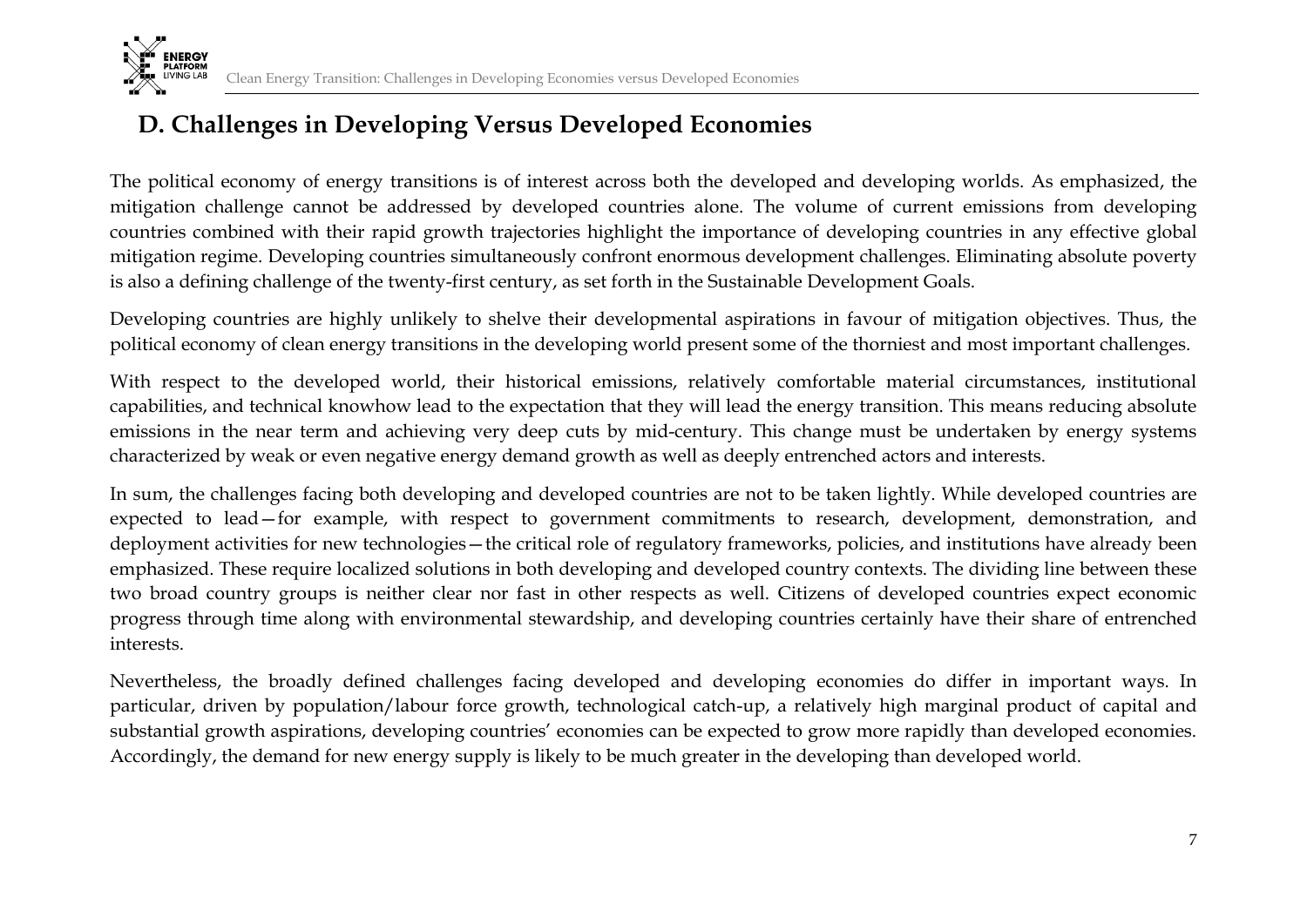

There are multiple edges to this challenge. On the one hand, the INDCs set forth by developing countries point to a reorientation away from the well-trodden path of employing massive fossil energy to fuel development. This charting of a new path, or new paths, is almost surely less straightforward than following prior recipes. As institutional and human capabilities in developing countries are characteristically weak relative to developed countries, the need to chart new paths and confront new challenges provokes legitimate concern.

On the other hand, fossil-based systems have a series of, by now, well-known shortcomings. First, developing countries frequently encounter difficulties implementing fossil-fuel-based systems, particularly for electricity generation. These difficulties arise from numerous factors. The bottom-line is that unreliable power supply has long been a hallmark of many developing country cities and is frequently pointed to as a substantial brake on economic development. While intermittency in output is a characteristic of many renewable generators, that variability reduces substantially at a system level; and meeting or improving upon the reliability levels currently attained in many developing country contexts is often a fairly low bar of accomplishment. The relatively modular nature and short investment lead times of wind and solar power generation systems also favour developing countries where demand growth tends to be much more variable and much less predictable than in developed country contexts.

Second, fossil-fuel-based systems are poorly suited to rural areas. This is particularly true of electricity generation. Around 1.2 billion people (about 17 per cent of the world's population) lack access to electricity, and the vast majority of these people live in rural areas of developing countries (IEA 2015). Rural inhabitants in zones that lack access to electricity are frequently absolutely poor. In short, existing fossil-based power systems serve the least well off of the world's population very badly. Various renewable technologies have been shown to scale effectively in these areas. Bio power systems currently serve dozens of villages in South Asia, and next generation bioenergy systems also hold out additional promise for rural zones. With the rapid advances in solar and battery technology, distributed solar systems provide a potentially unprecedented opportunity to extend electricity access to some of the world's poorest citizens.

Third, localized pollution impacts of fossil-fuel-based systems can be intense. oor air quality gives rise to serious health concerns. New Delhi and Beijing are just the most recent examples of places where low air quality seriously impacts wellbeing. Clean energy systems have the potential to diminish or even effectively remove these real costs. Fourth, fossil-based systems both fuel and disrupt development. Experience in countries with fossil fuel endowments indicate that they are not an unalloyed boon for their economies in general and the welfare of their citizenry in particular. The vagaries of fossil fuel prices, and concomitant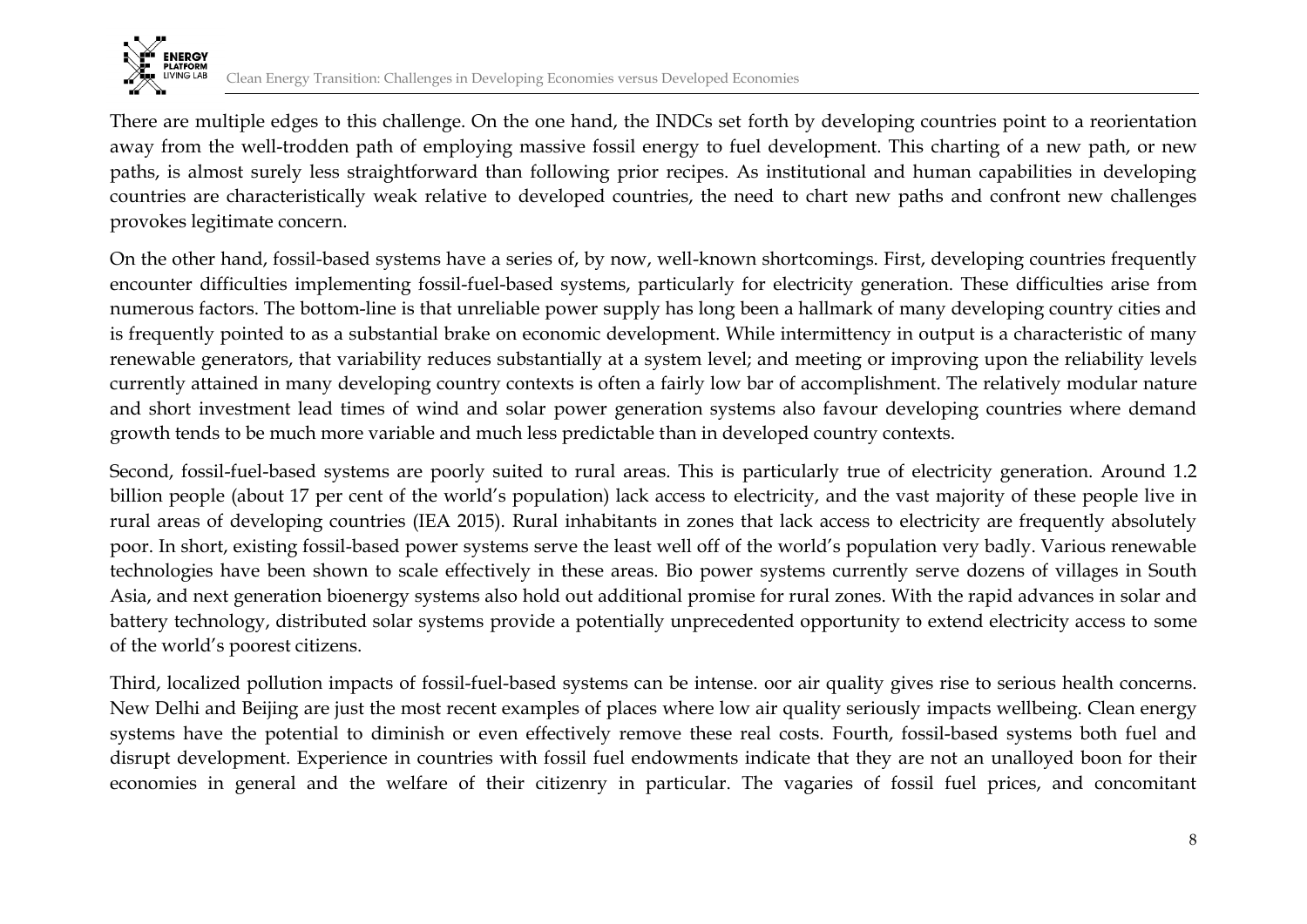

macroeconomic instability, combined with the tendency for revenues derived from sale of fossil resources to concentrate in a few hands have not been helpful for development patterns in many countries leading some authors to proclaim a 'resource curse' (Frankel 2010). For most fossil fuel importers, variations in fossil fuel prices have large impacts, often with implications for political stability.

Finally, developing countries may possess inherent advantages in terms of clean energy endowments. Many developing countries are relatively well endowed with sun, wind, and unexploited hydropower potential. In a world dominated by clean energy systems, many developing countries may possess an inherent comparative advantage in energy-intensive activities. For these reasons, a clean energy transition is not necessarily an impediment to the growth aspirations of the developing world. And, there are a series of solid rationales for developed countries to assist developing countries in realizing a clean energy transition. Not least, a failure on the part of developing countries to transition to cleaner energy sources implies a failure to stabilize the global climate, with negative implications for everyone. Developed countries are also responsible for a disproportionate share of the stock of greenhouse gases in the atmosphere. This would be highly problematic if the lack of space for even greater stocks of atmospheric GHGs imposed a tight trade-off between the development aspirations of the citizens of developing countries over the next few decades and a permanent alteration of the global climate. The fact that the developed world has effectively claimed squatters' rights on the global atmospheric commons becomes a lot less problematic if new paths to fuelling development are opened as the fossil fuel pathway is foreclosed.

The practical and ethical arguments for assisting developing countries in taking these new pathways are strong. At the same time, it is not a question of simply willing a clean energy system into place whatever the cost. As emphasized, the changes inherent in a clean energy transition are profound, involving the full economic system with implications for competiveness and economic growth. Improperly done, those costs could easily be very high and would likely sap the will for undertaking that very transition. Hence, economic efficiency and reasonable equity are key. Efficient and relatively low-cost transitions to a stable global climate are widely viewed as imminently possible. The cost estimations in the Fifth Assessment Report of the IPCC indicate approximately a year or two of global growth by around mid-century. In other words, global GDP per capita with mitigation would reach the same level in 2055 as it would have attained in about 2053 without mitigation. These calculations typically ignore the benefits of mitigation in terms of climate change impacts avoided as well as health benefits from reduced pollution. Also, there are real possibilities to enhance the equity of the energy transition through, for example, more rapid rural electrification and better urban air quality in developing countries.